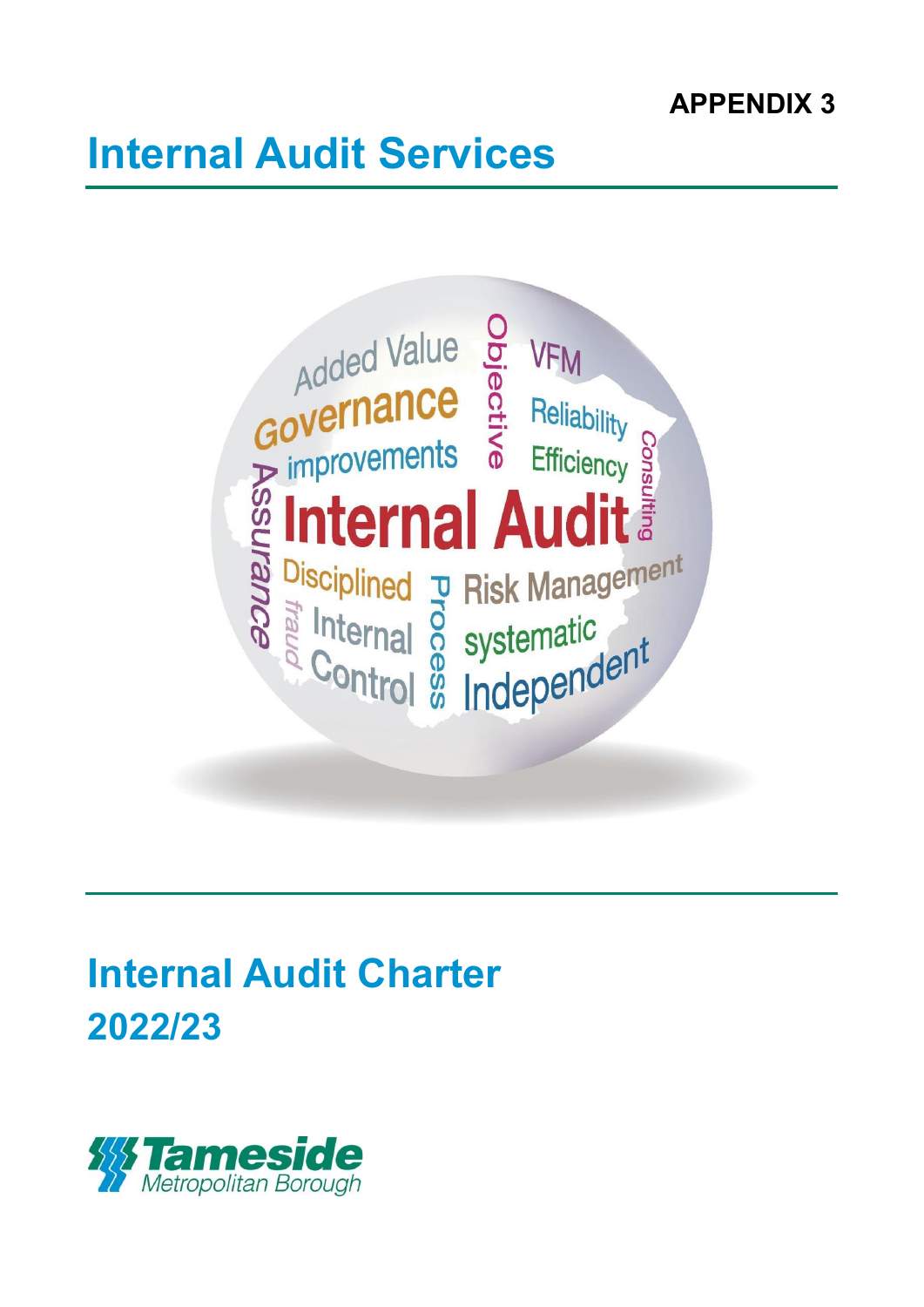# **BACKGROUND**

The purpose of this Internal Audit Charter is to define Internal Audit's purpose, authority and responsibility. It establishes Internal Audit's position within the Council and reporting lines; authorises access to records, personnel and physical property relevant to the performance of audit work; and defines the scope of internal audit activities.

This Charter also covers the arrangements for the appointment of the Head of Risk Management and Audit (Chief Audit Executive/Head of Audit) and Internal Audit Staff, and identifies the nature of professionalism, skills and experience required.

The internal Audit function is required to comply with the Public Sector Internal Audit Standards (PSIAS). The Relevant Internal Audit Standard Setters, which includes the Chartered Institute of Public Finance and Accountancy (CIPFA) and the Chartered Institute of Internal Auditors (CIIA) in respect of local government, have adopted the common set of standards. The initial PSIAS were introduced with effect from 1 April 2013, they were updated in 2017, and recently CIPFA published a Local Government Application Note for the UK PSIAS (February 2019). The PSIAS encompass all of the mandatory elements of the Chartered Institute of Internal Auditors International Professional Practices Framework (IPPF). Compliance with the Standards is subject to an ongoing quality assurance and improvement programme (QAIP) developed and introduced by Internal Audit to ensure continuous compliance with the Standards.

The mission and definition for Internal Audit are defined by the Public Sector Internal Audit Standards and detailed below:

#### **MISSION**

To enhance and protect organisational value by providing risk-based and objective assurance, advice and insight.

#### **DEFINITION**

Internal Auditing is an independent, objective assurance and consulting activity designed to add value and improve an organisation's operations. It helps an organisation accomplish its objectives by bringing a systematic, disciplined approach to evaluate and improve the effectiveness of risk management, control and governance processes.

#### **STANDARDS**

The Public Sector Internal Audit Standards require that the Internal Audit Charter defines the terms 'board' and 'senior management' in relation to the work of Internal Audit. For the purposes of internal Audit work, the 'board' refers to the Council's Audit Panel/Greater Manchester Pension Fund Local Board which have delegated responsibility for overseeing the work of Internal Audit. Senior management is defined as the Chief Executive and members of the Council's Single Leadership Team.

#### **RESPONSIBILITY AND OBJECTIVES OF INTERNAL AUDIT**

Internal Audit is responsible for establishing procedures and applying the required resources to ensure that the service conforms with the Definition of Internal Auditing and the Standards. The members of the Internal Audit Team must demonstrate conformance with the Code of Ethics and the Standards*.* 

The Head of Risk Management and Audit (Chief Audit Executive/Head of Audit) must deliver an annual audit opinion and report that can be used by the organisation to inform its Annual Governance Statement. The Annual Audit Opinion must conclude on the overall adequacy and effectiveness of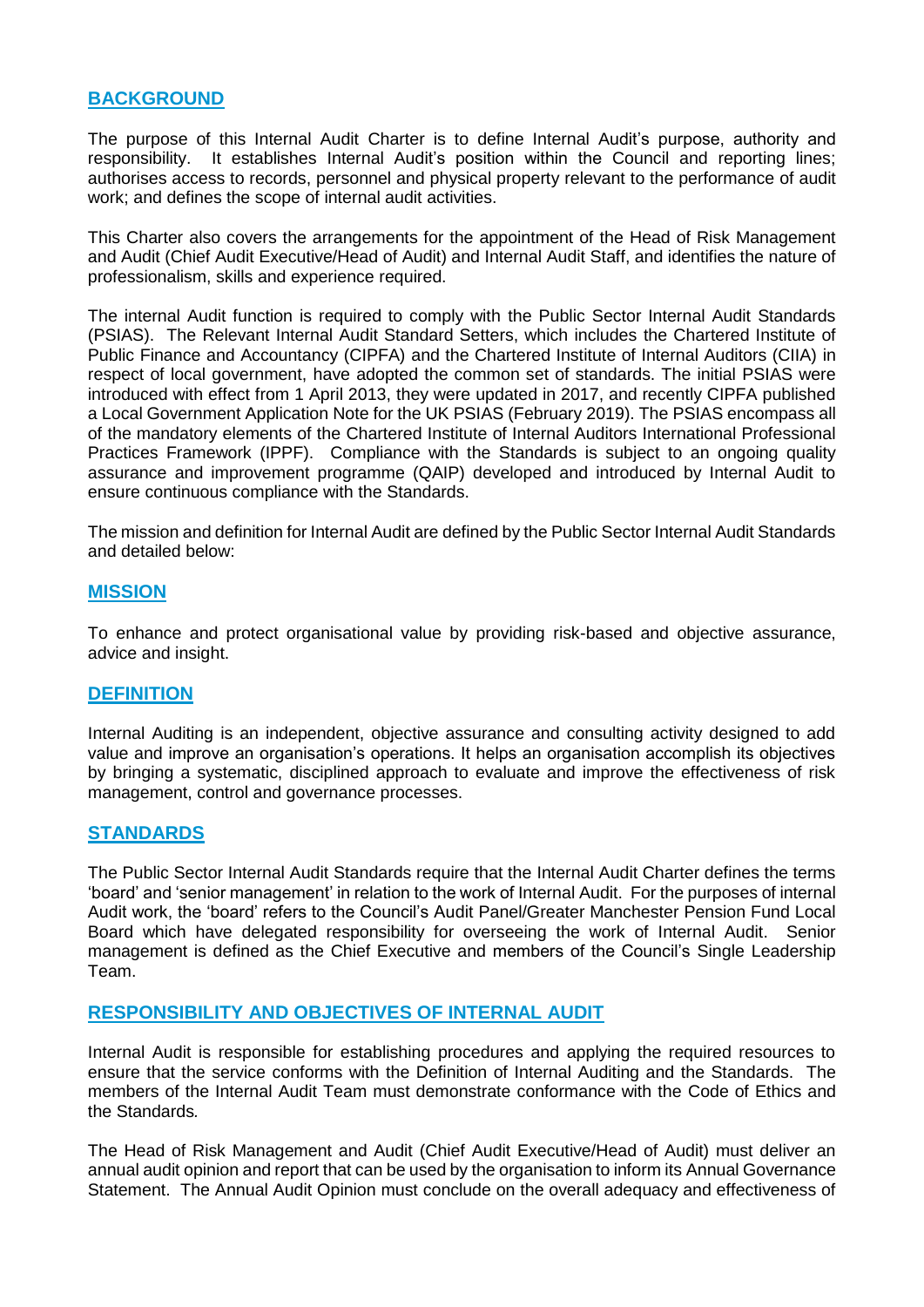the organisation's framework of governance, risk management and control. This is the 'assurance role' for internal Audit.

Internal Audit may also provide an independent and objective consultancy service, which is advisory in nature and generally performed at the specific request of the organisation. The aim of the consultancy service is to help line management improve the Council's risk management, governance and internal control. This is the 'Consultancy' role for Internal Audit and contributes towards the overall opinion.

### **RESPONSIBILITIES OF THE COUNCIL**

The Council is responsible for ensuring that Internal Audit is provided with all necessary assistance and support to ensure that it meets the required standards.

The Section 151 Officer will make appropriate arrangements for the provision of an Internal Audit Service. This will include the formal adoption of this Charter by the Audit Panel and the adoption of corresponding elements in the Financial Regulations.

The Council will ensure it has taken all necessary steps to provide Internal Audit with information on its objectives, risks, and controls to allow the proper execution of the Audit Strategy and adherence to internal audit standards. This will include notifying internal audit of any significant changes in key control systems which may affect the Internal Audit Plan.

The Council, through the Chief Executive, Section 151 Officer and other relevant managers, will respond promptly to audit plans, reports and recommendations.

Responsibility for monitoring and ensuring the implementation of agreed recommendations rests with the managers within the Council.

#### **INDEPENDENCE OF INTERNAL AUDIT**

The internal Audit activity must be independent and Internal Auditors must be objective in performing their work. The Head of Risk Management and Audit (Chief Audit Executive/Head of Audit) must confirm, at least annually, the organisational independence of the internal audit activity. Internal Audit should have no operational responsibilities within the line management structure.

#### **HEAD OF RISK MANAGEMENT AND (CHIEF AUDIT EXECUTIVE/HEAD OF AUDIT)**

The Head of Risk Management and Audit (Chief Audit Executive/Head of Audit) will be appointed in accordance with the Council's Recruitment and Selection Policy and will have sufficient skills, experience and competencies to work with the Single Leadership Team, the Audit Panel and the Greater Manchester Pension Fund Local Board to influence the risk management, governance and internal control of the Council. The Head of Risk Management and Audit (Chief Audit Executive/Head of Audit) is responsible for ensuring that there is access to the full range of knowledge, skills, qualifications and experience to deliver the Audit Plan and meet the requirements of the PSIAS. In addition to internal audit skills, the Head of Risk Management and Audit (Chief Audit Executive/Head of Audit) will specify any other professional skills that may be needed by the Internal Audit Team. The Head of Risk Management and Audit (Chief Audit Executive/Head of Audit) will hold a full, professional qualification, defined as CCAB, CMIIA or equivalent professional membership and adhere to professional values and the Code of Ethics.

#### **RELATIONSHIPS**

The Head of Risk Management and Audit (Chief Audit Executive/Head of Audit) reports directly to the Assistant Director of Finance (Deputy Section 151 Officer) and the Director of Finance (Section 151 Officer). The Head of Risk Management and Audit (Chief Audit Executive/Head of Audit), or an appropriate representative of the Internal Audit Team, shall attend meetings of the Audit Panel and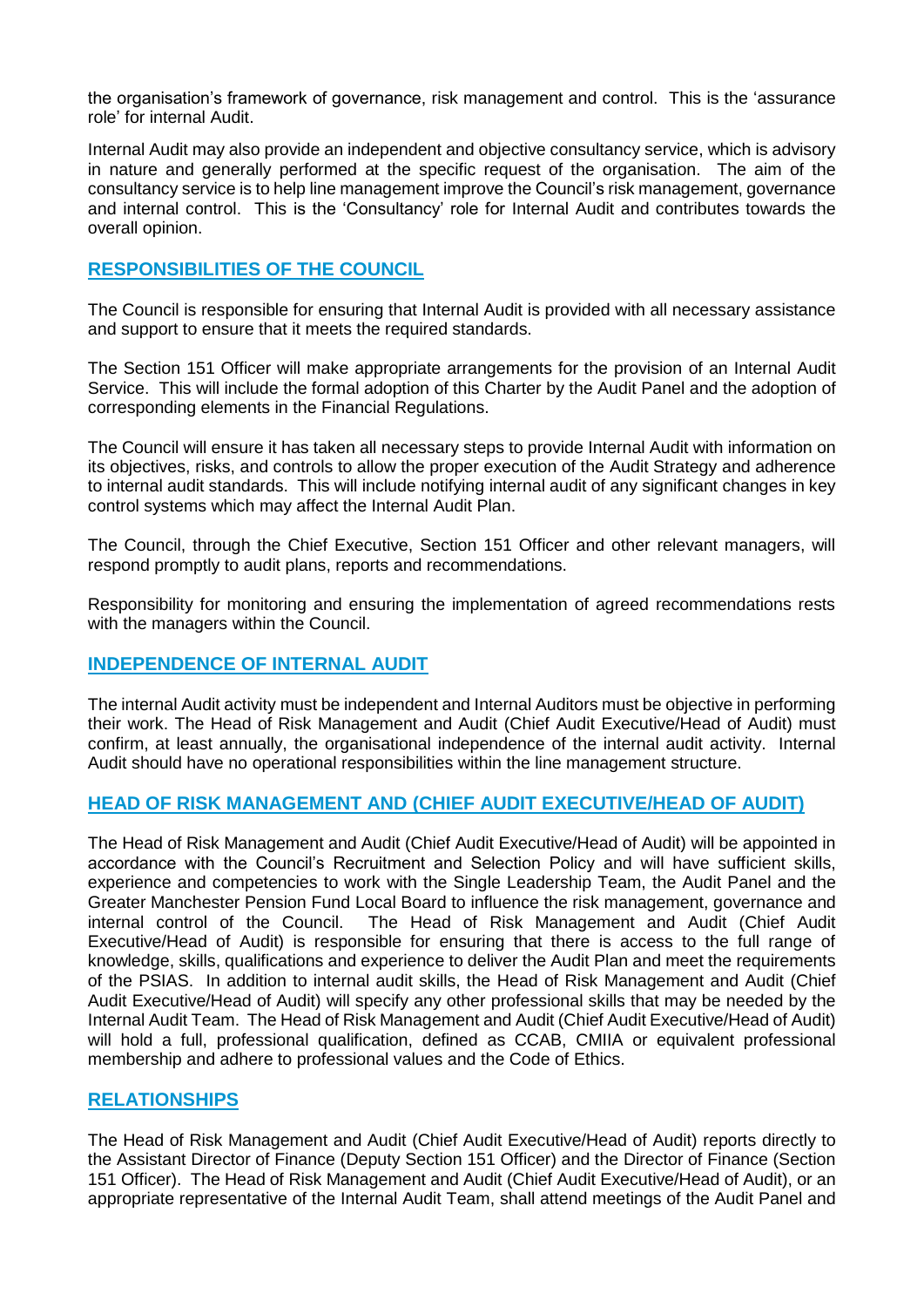the Greater Manchester Pension Fund Local Board unless, exceptionally, the Panel/Board decides that they should be excluded from either the whole meeting or for particular agenda items.

The Head of Risk Management and Audit (Chief Audit Executive/Head of Audit) shall have an independent right of access to the Chair of the Audit Panel and Greater Manchester Pension Fund Local Board. In exceptional circumstances, where normal reporting channels may be seen to impinge on the objectivity of the audit, the Head of Risk Management and Audit (Chief Audit Executive/Head of Audit) may report directly to the Chair of the Audit Panel or Greater Manchester pension Fund Local Board.

Internal Audit and External Audit will agree a protocol for co-operation which will make optimum use of the available audit resources.

#### **SCOPE OF INTERNAL AUDIT**

The Head of Risk Management and Audit (Chief Audit Executive/Head of Audit) should develop and maintain a strategy for providing the Chief Executive and the Section 151 Officer economically and efficiently, with objective evaluation of, and opinions on, the effectiveness of the Council's risk management, governance and internal control arrangements. The Audit Plan will be risk based, prepared in consultation with Directorate Management Teams and Executive Members and be presented to the Audit Panel and Greater Manchester Pension Fund Local Board for approval. The Head of Risk Management and Audit's (Chief Audit Executive/Head of Audit) Annual Opinion is a key element in the framework of assurance that the Chief Executive and the Executive Leader of the Council need to inform the completion of the Annual Governance Statement (AGS).

#### **OPINION WORK**

The internal Audit activity must evaluate and contribute to the improvement of governance, risk management and control processes using a systematic and disciplined approach that is aligned with all of the strategies, objectives and risks to the Council.

# **GOVERNANCE**

Internal Audit must assess and make appropriate recommendations for improving the governance process in its accomplishment of the following objectives:-

- promoting appropriate ethics and values within the organisation;
- ensuring effective organisational performance management and accountability;
- communicating risk and control information to appropriate areas of the organisation; and
- co-ordinating the activities of and communicating information among the Audit Panel and Greater Manchester Pension Fund Local Board, External and Internal Auditors and management.

#### **RISK MANAGEMENT**

Internal Audit must evaluate the effectiveness and contribute to the improvement of risk management processes by assessing that:-

- organisational objectives support and align with the organisation's vision;
- significant risks are identified and assessed;
- appropriate risk responses are selected that align risks with the organisation's risk appetite; and
- relevant risk information is captured and communicated in a timely manner across the organisation, enabling staff, management and the board to carry out their responsibilities.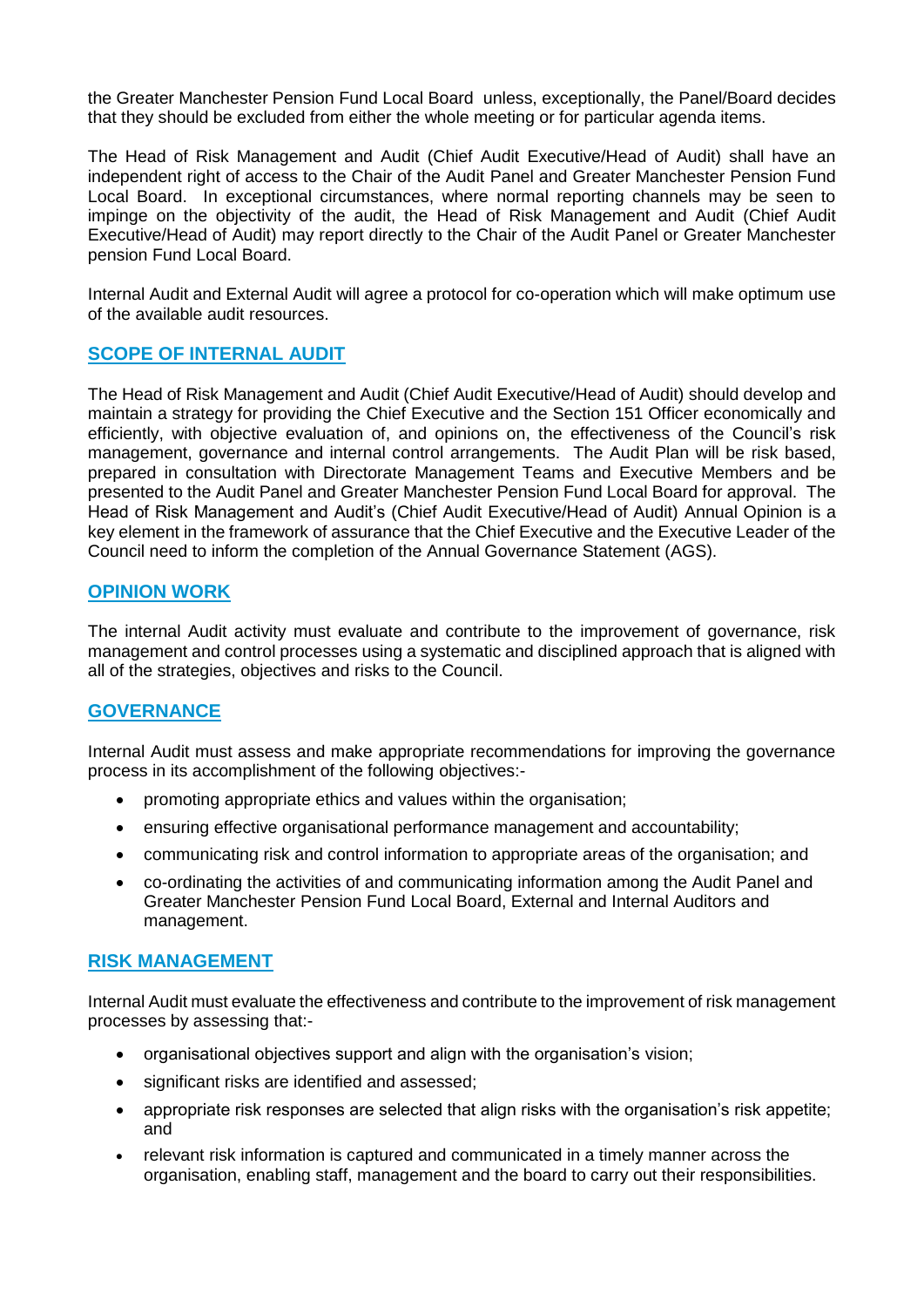# **INTERNAL CONTROL**

Internal Audit must assist the organisation in maintaining effective controls by evaluating their effectiveness and efficiency and by promoting continuous improvement. The Internal Audit activity must evaluate the adequacy and effectiveness of controls in responding to risks within the organisation's governance, operations and information systems regarding the:

- achievement of the organisation's strategic objectives;
- reliability and integrity of financial and operational information;
- economical, effective and efficient use of resources;
- effectiveness and efficiency of operations and programmes;
- safeguarding the Council's assets and interests from losses of all kinds, including those arising from fraud, irregularity corruption or bribery; and
- compliance with laws, regulations, policies, procedures and contracts.

Internal Audit utilise a dynamic risk based planning system designed to proactively identify audits to address any emerging and developing risks on an ongoing and 'future focussed' basis.

Internal Audit will promote and contribute to continuous ongoing improvements in systems across the Council by identifying and recommending best practice actions following audit work completed.

Where key systems are being operated on behalf of the Council or where key partnerships are in place the Head of Risk Management and Audit (Chief Audit Executive/Head of Audit) must ensure arrangements are in place to form an opinion on their effectiveness.

Where the Council operates systems on behalf of other bodies, the Head of Risk Management and Audit (Chief Audit Executive/Head of Audit) must be consulted on the audit arrangements proposed or in place.

It is management's responsibility to ensure the provision for relevant audit rights of access in any contract or Service Level Agreement the Council enters into, either as provider or commissioner of the service.

# **NON – OPINION WORK**

Internal Audit may provide, at the request of management, a consultancy service which evaluates the policies, procedures and operations put in place by management. A specific contingency should be made in the Internal Audit Plan to allow for management requests and consultancy work.

The Head of Risk Management and Audit (Chief Audit Executive/Head of Audit) must consider the effect on the opinion work before accepting consultancy work or management requests over and above the contingency allowed for in the Internal Audit Plan. In the event that the proposed work may jeopardise the delivery of the Audit Opinion, the Head of Risk Management and Audit (Chief Audit Executive/Head of Audit) must advise the Section 151 Officer before commencing the work. The Head of Risk Management and Audit (Chief Audit Executive/Head of Audit) must consider how the consultancy work contributes towards the overall opinion.

# **FRAUD**

Managing the risk of fraud is the responsibility of line management; however, the Section 151 Officer retains specific responsibilities in relation to the detection and investigation of fraud. The Internal Audit Service provides a counter fraud function that includes undertaking work of a proactive nature, conducting substantive audits in key risk areas as well undertaking some reactive work of an investigatory nature involving suspected fraud. In addition, the service is responsible for maintaining effective counter fraud policies and procedures for the Council including the Counter Fraud, Money Laundering and Bribery and Corruption policies. Internal Audit should be notified of all suspected or